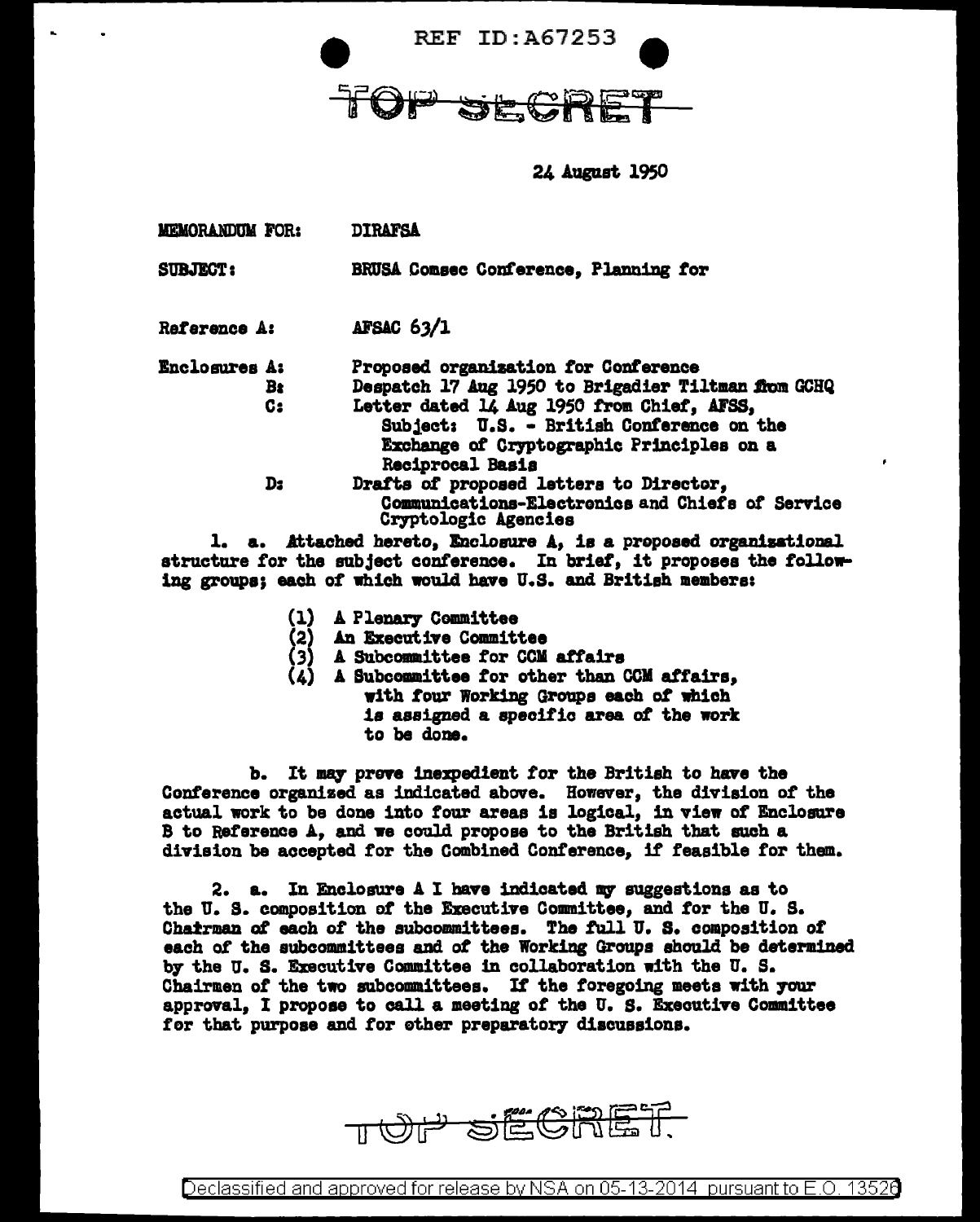

b. In connection with this matter of U.S. membership it will be noted that I propose U.S. representation from the Service Cryptolôgic Agencies on each of the two subcommittees. Before the arrival of the despatch from GCHQ to Brigadier Tiltman relative to the composition of the British Delegation (Enclosure B), I had thought that representation from the U.S. Service Cryptologic Agencies would be adequate to represent their interests, as well as those of the communication services of the Army, Navy, and Air Force, since only research and development aspects and the limited exchange of crypto-principles were involved. But I note that the British Delegation includes  $\Box$  who is to represent the "operational requirements of the three services," and this somewhat changes the picture. I therefore suggest that it would be logical and a good political gesture to invite General McClelland to be a member of the U.S. Delegation and to designate two officers of his organization to represent JCEC and other Service interests in the matters to be discussed in the two subcommittees of the Conference. Such JCEC representatives could be designated full members of the Conference or they could serve at least in the capacity of observers. I recommend the former type of participation by JCEC. PL 86-36/50 USC 3605

 $\lambda$ 

3. a. Enclosure C, a letter dated 14 August 1950 from AFSS on the subject conference has been studied and coordinated with AFSA-03 and AFSA-04. The additional subjects recommended for inclusion in the Agenda are logical and the only additional items which the U.S. would have to discuss or demonstrate are the Y-8, ASAD-1, and AFSAL 5104. There are no reasons why any of these subjects or items should be withheld from the British. They have been included in Enclosure A.

b. Col. Collins was of the opinion that no further action or approval by AFSAC is necessary in order to add the items desired by AFSS to the agenda which AFSAC approved in AFSAC 63/1. However, AFSA-03, 04, 12 and 14 are of the opinion that specific approval of AFSAC should be obtained for these additions and that such approval could be obtained orally. In view of the fact that a regular AFSAC meeting is scheduled for 25 August, perhaps you can present the matter orally at that meeting and obtain the approval desired. In coordination with AFSA-12 I prepared a draft of a statement to be made to AFSAC on this point and thought it advisable to include provision in the statementto cover the contingency that the U.S. or the British might wish to discuss additional equipments, if considered consonant with the general JCS directive for the Conference. I believe you have already seen that statement.

 $\boldsymbol{2}$